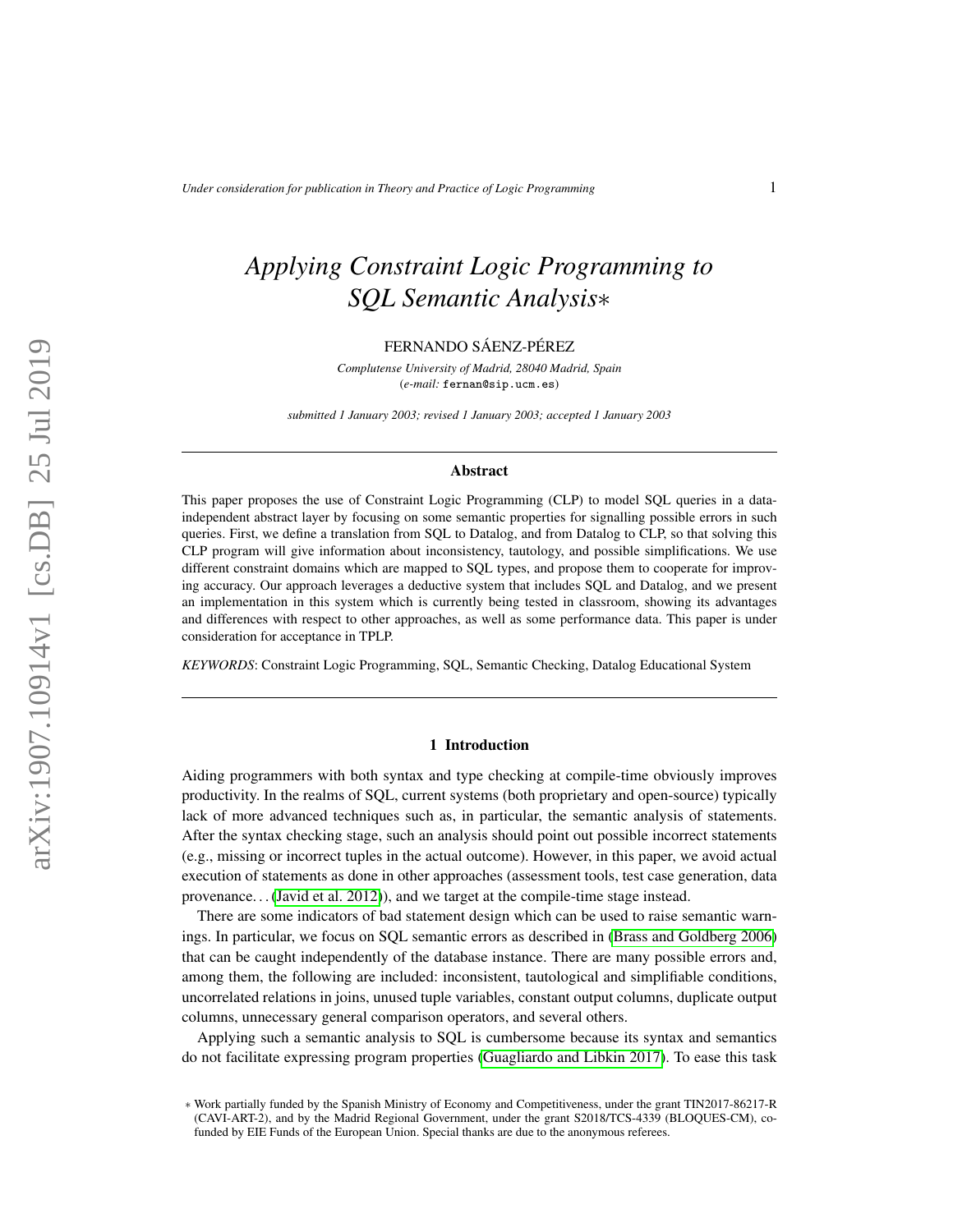we use Constraint Logic Programming (CLP) [\(Jaffar and Lassez 1987;](#page-15-3) [Apt 2003\)](#page-14-0) as a reasoning setting for SQL statements. This way, we translate an SQL statement into a constraint logic program that in particular models conditions and expressions. This CLP program is then evaluated to obtain properties of interest for the semantic analysis. For example, obtaining a failed deduction indicates an inconsistent condition.

CLP systems include different solvers for specific constraint domains such as Booleans, finite domains, reals, and rationals. Each one is an instance of the generic schema CLP( $X$ ), where X is a constraint domain which can be mapped to an SQL type. On the one hand, since a WHERE condition generally includes columns of different types, then different domains (and, therefore, constraint solvers) are expected to be involved in a single condition. On the other hand, the deduction power of each solver is limited by its constraint propagators and the kind of constraints it can deal with. For example, while a finite domain solver can handle non-linear constraints, a real solver cannot. Thus, we apply *solver cooperation* [\(Hofstedt 2000\)](#page-15-4) to enable solver cooperation for compatible domains and interchange deductions to improve accuracy.

We have implemented our proposal in a deductive database system that includes SQL as a query language. This system (Datalog Educational System  $-$  DES (Sáenz-Pérez 2011)) is an interactive tool mainly targeted at teaching, and it is appealing for SQL learning with the aid of both syntax and semantic checking (as presented here). It has experienced more than 76K downloads and has been used in more than 50 universities around the world (cf. [des.sourceforge.](des.sourceforge.net/html/facts.html) [net/html/facts.html](des.sourceforge.net/html/facts.html)). Solving a query is via an optimized translation into a Datalog program, which is then solved by its deductive engine. Thus, we take advantage of this Datalog translation for the generation of a CLP program. To the best of our knowledge, this is the first work dealing with SQL semantic errors using CLP.

We are currently using the system for our *Databases* modules via a web interface ([desweb.](desweb.fdi.ucm.es) [fdi.ucm.es](desweb.fdi.ucm.es)), retrieving data to evaluate the usefulness of the semantic warnings. More than 200 student accounts have been created, and more than 3,000 logins have been registered, including 600 guest account logins. Next, the proposal is motivated by examples.

*Motivating Examples* Following [\(Brass and Goldberg 2006\)](#page-15-1), a simple semantic error occurs in the following query:

SELECT \* FROM employees WHERE dept='IT' AND dept='HR';

Here, the condition is trivially false due to (probably) using the wrong logical operator. Despite this, it is accepted and solved with no warning in current DBMSs.

Conditions also appear in database constraints, and may be identified as either inconsistent or tautological. Consider the following definitions, in which the constraint on the salary has the minimum and maximum values interchanged (no definite tuple could ever be inserted):

CREATE TABLE departments(dept VARCHAR(10) PRIMARY KEY, dname VARCHAR(20));

CREATE TABLE employees(ename VARCHAR(20), dept VARCHAR(10) REFERENCES departments, salary INT CHECK salary BETWEEN 5000 AND 2000);

Tautological conditions can occur as in the following statement (where the intention would probably be to use AND instead of OR):

CREATE TABLE employees(ename VARCHAR(20), dept VARCHAR(10) REFERENCES departments, salary INT CHECK salary > 2000 OR salary < 5000);

We can consider a more involved example including both database constraints in a table and an SQL query. On it, a table is defined for containing gas products and describing their composition as percentages, which must make a total of one hundred percent. The SELECT query below would be inconsistent because it is asking for a gas product with components summing more than 100%.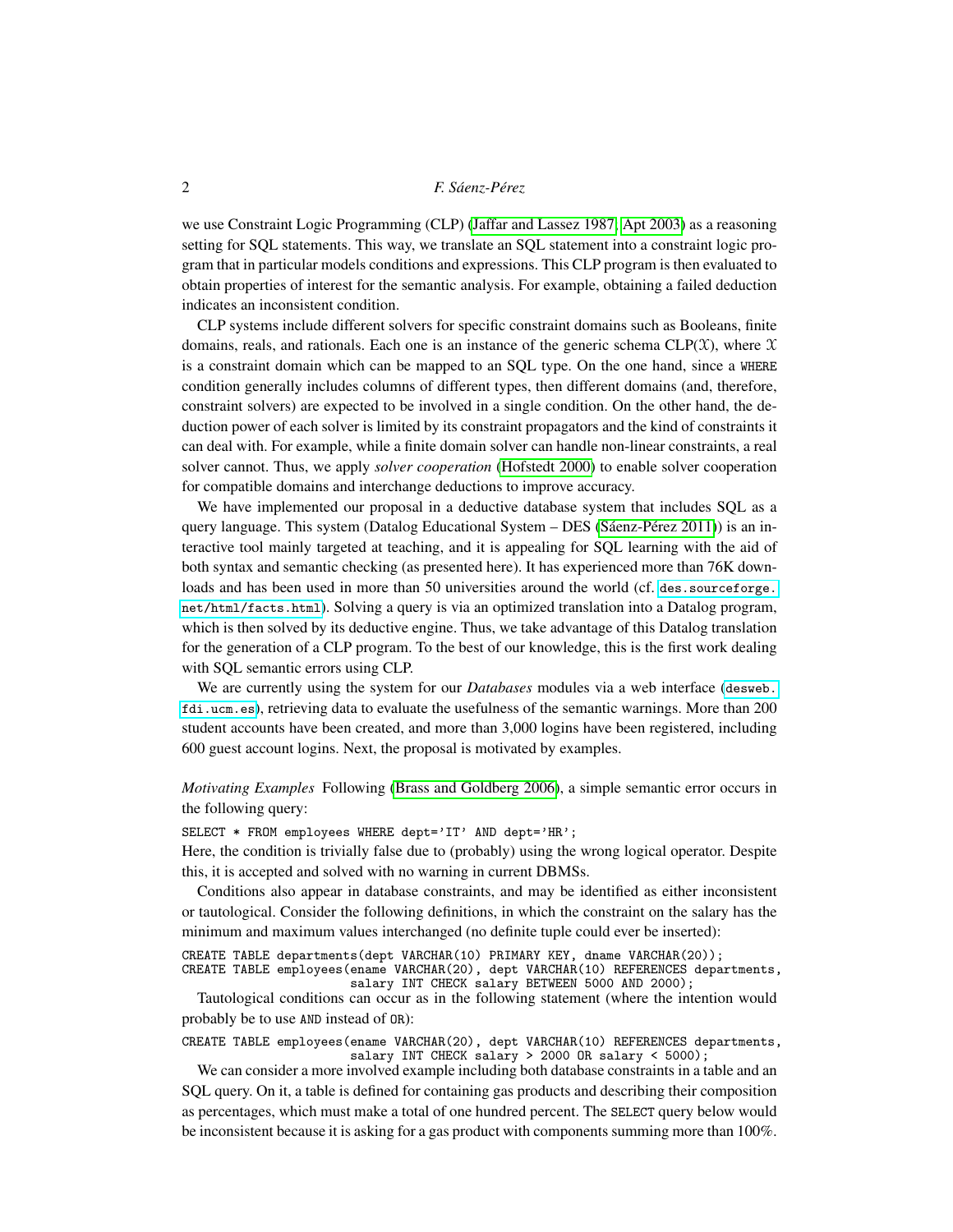|  | CREATE TABLE gas_products(name |                                                    | VARCHAR(20) PRIMARY KEY,                   |  |                     |                                       |  |  |  |
|--|--------------------------------|----------------------------------------------------|--------------------------------------------|--|---------------------|---------------------------------------|--|--|--|
|  |                                | butane                                             |                                            |  |                     | FLOAT CHECK butane BETWEEN 0 AND 100. |  |  |  |
|  |                                | propane                                            |                                            |  | FLOAT CHECK propane | BETWEEN O AND 100.                    |  |  |  |
|  |                                | olefins FLOAT CHECK olefins BETWEEN 0 AND 100,     |                                            |  |                     |                                       |  |  |  |
|  |                                | diolefins FLOAT CHECK diolefins BETWEEN 0 AND 100, |                                            |  |                     |                                       |  |  |  |
|  |                                | CHECK                                              | $butane+propane+olefins+diolefins = 100);$ |  |                     |                                       |  |  |  |

SELECT name FROM gas\_products WHERE butane>60 AND propane>50;

Finally, another possibility is a condition that can be simplified, which may be a symptom of a wrong condition. For example:

SELECT butane, propane FROM gas\_products WHERE butane-propane=10 AND butane+propane=80;

This is equivalent to the simple condition butane=45 AND propane=35 because the condition represents a system of linear equations with a single solution. Then, both output columns are constants, and therefore symptoms of a wrong query. Other errors that students typically make and are also covered by this tool are presented in Subsection [4.4.](#page-12-0)

Next sections detail our approach to identify such wrong uses of SQL conditions, and consists in translating an SQL statement into a CLP program, which is evaluated for identifying inconsistency, tautology, simplifiable conditions, and constant output columns. Since we use DES, which translates SQL to Datalog, we start from this translation (Section [2\)](#page-2-0) for generating the CLP program (Section [3\)](#page-5-0). Section [4](#page-10-0) presents the working system with the techniques used to identify a collection of semantic errors, together with performance data. Section [5](#page-13-0) relates this work to other approaches and, finally, we present in Section [6](#page-14-1) our conclusions and points for future work.

## 2 From SQL to Datalog

<span id="page-2-0"></span>In a first stage, we take advantage of the translation from an SQL query to a semantically equivalent Datalog program. It builds upon the basic presentation in [\(Ullman 1988\)](#page-15-6), and extended in  $(Sáenz-Pérez 2017)$  (where formal results for semantic equivalence are given). First, we specify the syntax of the language fragments we consider for both SQL and Datalog, then we describe the translation, and finally some examples are presented.

## *2.1 SQL Syntax*

In this section, we consider a fragment of standard SQL [\(ISO/IEC 2016\)](#page-15-8). Despite our approach supports a wider coverage of SQL than the considered here, we stick to the grammar in Figure [1](#page-3-0) for the sake of simplicity. There, true-typed words stand for terminal symbols, 'c' for constants, 'r' for relations (either tables or views), and 'a' for relation attributes. In this grammar (and the one in the next subsection), we use the symbol  $\cdot$ : = for defining parts of the language, square brackets ([ ]) to delimit optional parts, and vertical bars (1) to separate alternative parts. We assume a type inference system for syntactically valid queries. Also, we assume that syntax comprehensions such as E BETWEEN E1 AND E2 are re-written in their equivalent basic forms supported by the grammar. Each relation alias Relation AS Alias in a FROM clause is re-written as a reference to the alias, by adding a new relation Alias  $\leftarrow$  Relation to the database, where the symbol  $\leftarrow$  stands for relation definition.

A query can appear directly as a row-returning SQL statement, as well as in other statements of the DML (Data Manipulation Language) such as INSERT and DELETE statements. For example,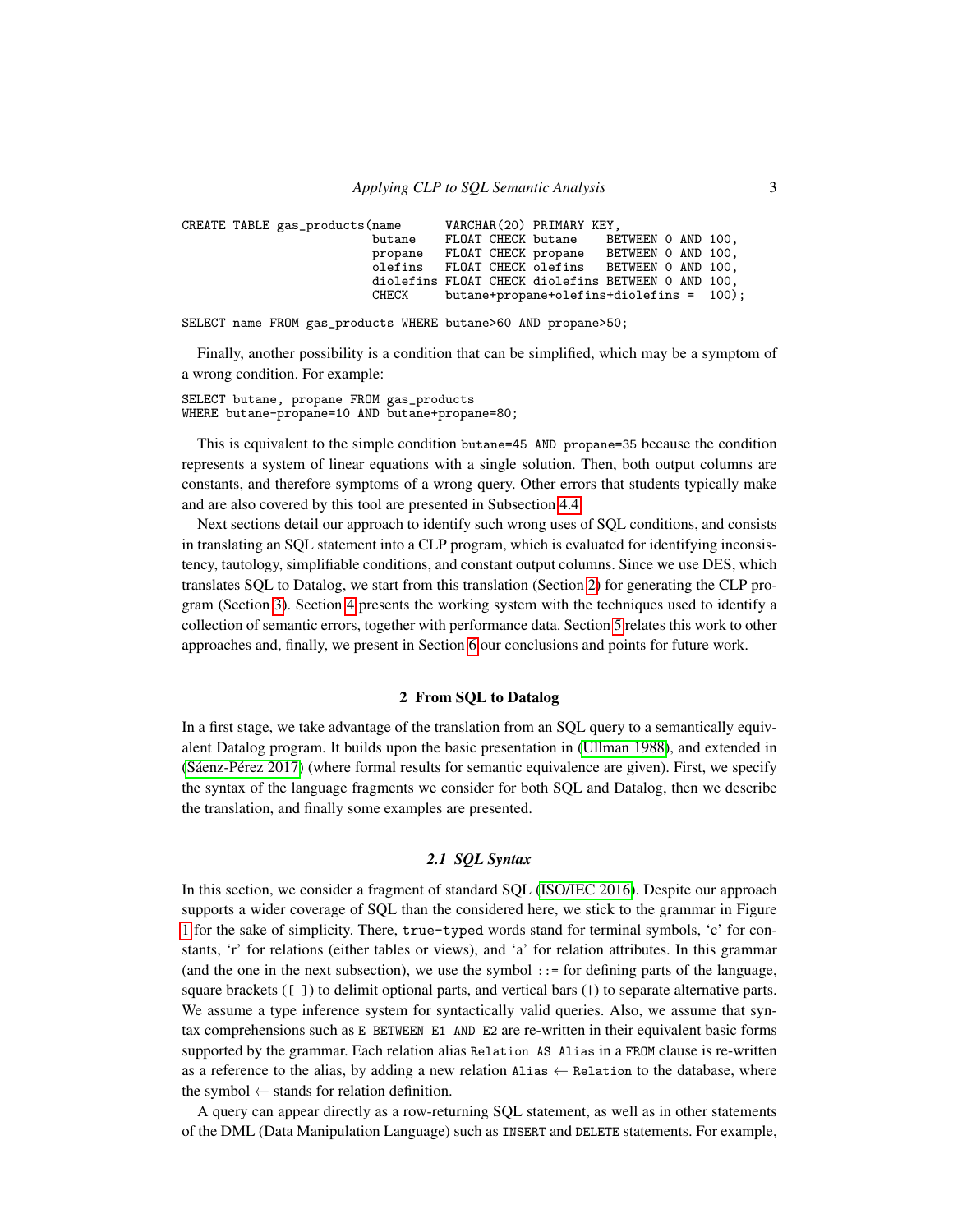```
4 F. Saenz-P ´ erez ´
```

```
query ::= SELECT [ALL|DISTINCT] [TOP c ] exp,...,exp FROM rel,...,rel [ WHERE cond ] |
         query s op [ALL|DISTINCT] query
exp ::= c | r.a | exp m\_op exp | -exp | query
rel ::= r | query
cond ::= exp c op exp | NOT cond | cond l op cond | TRUE | FALSE | exp IN query | EXISTS query
c op ::=> |<|=|<>>=</math> |<m_{0}p ::= + |-| * | /s op ::= UNION | EXCEPT | INTERSECT
l \text{p} ::= AND | OR
```
<span id="page-3-0"></span>Fig. 1. A grammar for a subset of standard SQL

in: INSERT INTO r *query* (where the results of *query* are inserted into the relation 'r'). DDL (Data Definition Language) statements such as CREATE TABLE can include predicates (following the syntax of *cond* in Figure [1\)](#page-3-0) in CHECK constraints. Note that both conditions and expressions can include queries as it can be seen in the definition of *cond* and *exp*, respectively. The DDL statement CREATE VIEW AS *query* also includes a query (following the syntax of *query* in the same figure). Thus, queries and conditions occurring in any part of an SQL statement are targets for the proposed semantic analysis.

## *2.2 Datalog Syntax*

With respect to Datalog, we consider an extended Datalog language with duplicates and metapredicates as shown in Figure [2,](#page-3-1) where *rule* stands for rules, *goal* for goals, *exp* for expressions, 'atom' for an atom (possibly containing variables and constants), the comma  $(\cdot)$  for a conjunction, and the semi-colon ( $\langle \cdot \rangle$ ) for a disjunction. *c\_op* and *m\_op* are the same as in Figure [1](#page-3-0) excepting <=, which is written as =<. The syntax of the logic includes a universe of constant symbols, a set of variables, a set of user-defined predicates, and a set of built-in metapredicate symbols (where the prefix operator not stands for negation, the predicate distinct/1 for duplicate elimination, and top/2 for the first *n* solutions of a goal). Following Prolog syntax, variables are written starting with either an upper-case letter or an underscore, and the rest of symbols either starting with lower-case or delimited by single quotes. The first form of *rule* in the figure is also known as a fact. A Datalog database (also referred to as a program) contains facts and rules instead of relation definitions as in SQL (tables and views, respectively). We consider also a type system for Datalog for restricting valid rules with respect to type specifications.

## *2.3 Translation*

<span id="page-3-2"></span>This section describes some examples of the translation of the considered SQL and Datalog languages, extending the description in (Sáenz-Pérez 2017) with the clause DISTINCT and the operators IN and EXISTS. Here, we refer to the function  $SQL_to$  as defined there (which we

```
rule ::= atom | atom :- goal , . . . , goal
goal ::= atom | not atom | distinct(atom) | top(c, atom) | goal ; . . . ; goal | exp c op exp
exp ::= X \mid exp m\_op exp |-exp
```
<span id="page-3-1"></span>Fig. 2. A grammar for an extended Datalog language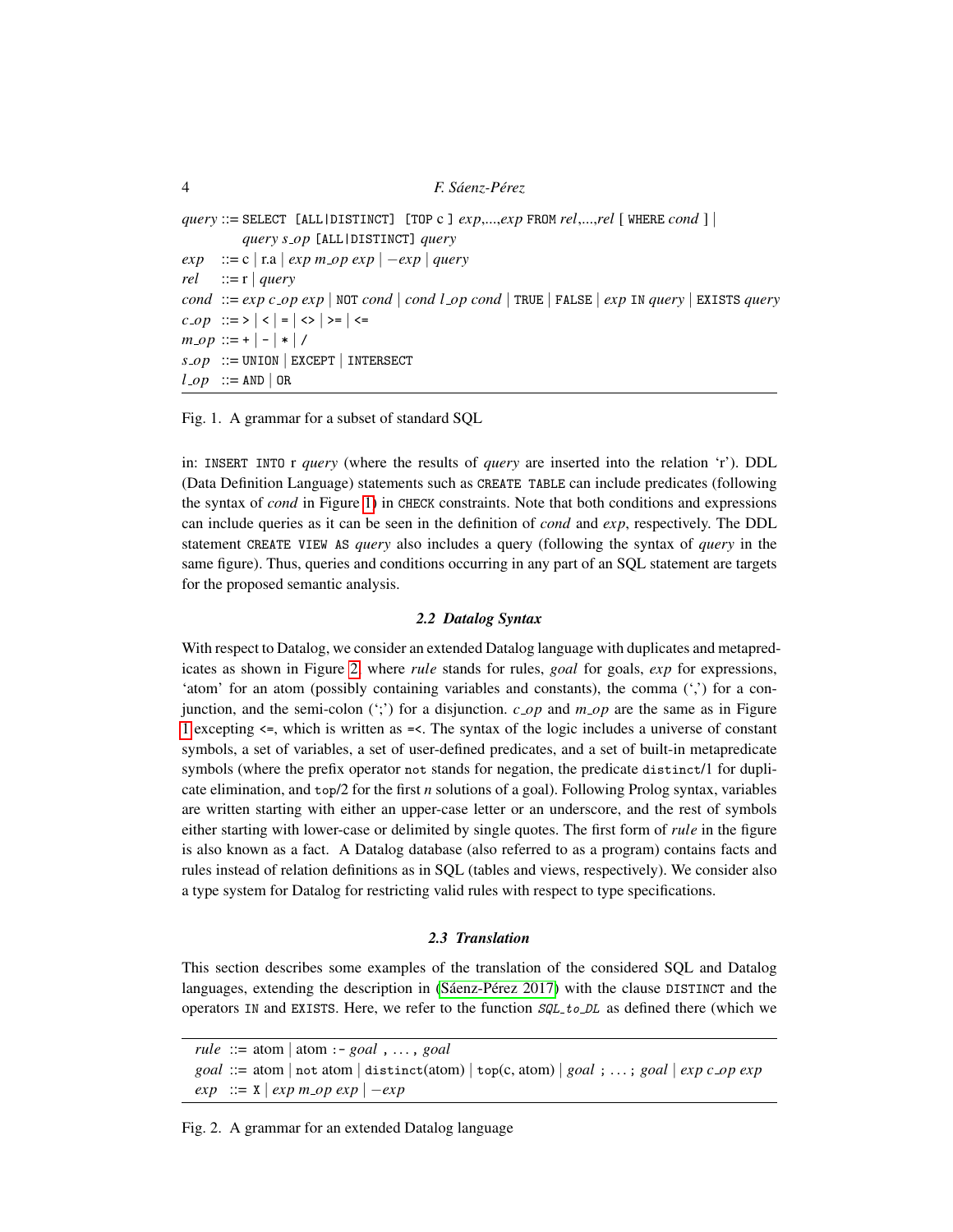do not reproduce it here). It takes a relation name and an SQL query defining a relation as input, and returns a multiset of Datalog rules providing the same meaning as the SQL relation for the corresponding predicate with the same name as the relation. For a query in the top-level, we assign a relation name (answer) to build the outcome. From here on, set-related operators and symbols refer to multisets because SQL relations can contain duplicates.

An SQL query is preprocessed before passing it to the translation function:

• If the keyword DISTINCT is specified in a query *Q* defining a relation *r*, this query is rewritten as follows, where a fresh relation  $r'$  is introduced, and the notation  $Q[X/Y]$  means a syntactic replacement of *X* by *Y* in *Q*:

 $r \leftarrow$  SELECT DISTINCT \* FROM  $r'$  $r' \leftarrow Q[\texttt{DISTNOT}/\texttt{ALL}]$ 

Note that a SELECT statement without a WHERE clause means an implicit true condition.

• If a set operator includes (either implicitly or explicitly) the keyword DISTINCT in a query  $Q \equiv Q_1$  *s op*  $Q_2$  defining a relation *r*, then it is re-written as:

 $r \leftarrow$  SELECT DISTINCT \* FROM  $r'$  $r' \leftarrow Q_1$  *s op* all  $Q_2$ 

In addition, we define a function to deal with a set of SQL relation definitions which can appear as the result of SQL preprocessing:

#### <span id="page-4-0"></span>*Definition 2.1*

The function  $\mathcal{SQLs}\text{-}to\text{-}DL$  takes a set of SQL relation definitions as input and returns the equivalent Datalog program:  $\mathcal{SQLs\_to}\text{DL}(\lbrace r_1 \leftarrow SQL_1,\ldots,r_n \leftarrow SQL_n \rbrace) = \bigcup_{i=1}^n \mathcal{SQL\_to}\text{DL}(r_i,\text{SQL}_i) \quad \Box$ 

## <span id="page-4-1"></span>*Example 2.1*

Given the following table schemas:

CREATE TABLE dept(id CHAR(10) PRIMARY KEY, name CHAR(20), location CHAR(20)); CREATE TABLE emp(name CHAR(20) PRIMARY KEY,

dept CHAR(10) REFERENCES dept(id), salary INT);

And a query in the top level that lists the employee names and their department names: answer  $\leftarrow O$ 

*Q* ≡ SELECT emp.name, dept.name FROM emp, dept WHERE emp.dept=dept.id Since it is a single query definition, we apply the function  $SQL\_to\_DL$  to obtain:

$$
SQL_to\_DL(\text{answer}, Q) = \{(\text{answer}(X_1, X_5) : r_1(X_1, X_2, X_3, X_4, X_5, X_6), \text{ true}, \text{ true}, X_2 = X_4)\} \cup \{ (r_1(X_1, X_2, X_3, X_4, X_5, X_6) : - \text{emp}(X_1, X_2, X_3), \text{dept}(X_4, X_5, X_6)) \}
$$

*Example 2.2*

Given the same table schemas as in the previous example, a query in the top-level that lists the department names with assigned employees is answer  $\leftarrow Q$ , where:

*Q* ≡ SELECT dept.name FROM dept WHERE dept.id IN

(SELECT DISTINCT dept.name FROM emp, dept WHERE emp.dept=dept.id)

This is re-written as answer  $\leftarrow Q_1$  and  $r_2 \leftarrow Q_2$ , where:

 $Q_1 \equiv$  SELECT dept.name FROM dept WHERE dept.id IN SELECT DISTINCT \* FROM  $\mathbf{r}_2$  $Q_2 \equiv$  SELECT dept.name FROM emp, dept WHERE emp.dept=dept.id

Since there are two relation definitions, we use Definition [2.1:](#page-4-0)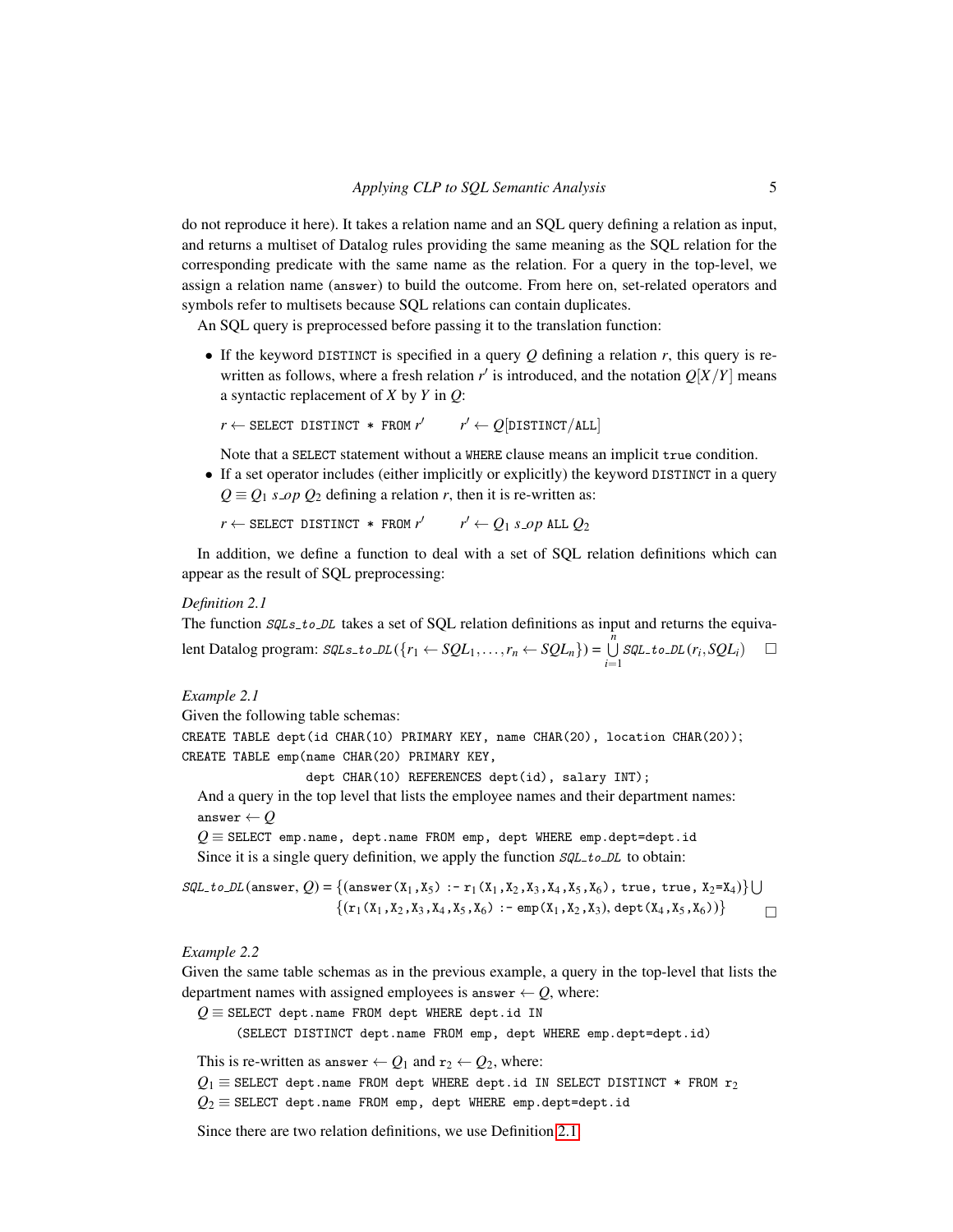$\textit{SQLs\_to\_DL}\left(\{\text{answer} \gets Q_1, \text{r}_2 \gets Q_2\}\right) = \textit{SQL\_to\_DL}\left(\text{answer}, Q_1\right) \bigcup \textit{SQL\_to\_DL}\left(\text{r}_2, Q_2\right)$ 

*Q*<sup>2</sup> is almost identical to *Q* in Example [2.1;](#page-4-1) the differences are an absent argument in the projection, and different names for relations and variables. The translation of answer  $\leftarrow Q_1$  is:

$$
SQL_to\_DL(\text{answer}, Q_1) = \{(\text{answer}(X_2) : -\text{dept}(X_1, X_2, X_3), \text{ true}, X_4 = X_1, r_1(X_4))\} \cup \emptyset \cup \{ (r_1(X_4) : -\text{distinct}(r_2(X_4))) \}, \text{ and then:}
$$

| $SQLs_to.DL(\{answer \leftarrow Q_1, r_2 \leftarrow Q_2\}) =$                            | $\{(answer(X_2) : -dept(X_1, X_2, X_3), true, X_4 = X_1, r_1(X_4)),$         |
|------------------------------------------------------------------------------------------|------------------------------------------------------------------------------|
| $(r_1(X_4) : - distinct(r_2(X_4))),$                                                     | $(r_2(X_8) : -r_3(X_5, X_6, X_7, X_8, X_9, X_{10}), true, true, X_6 = X_8),$ |
| $(r_3(X_5, X_6, X_7, X_8, X_9, X_{10}) : -emp(X_5, X_6, X_7), dept(X_8, X_9, X_{10}))\}$ |                                                                              |

In these simple examples, the generated Datalog program can be simplified by removing true goals and explicit variable bindings (e.g.,  $X_4 = X_1$ ), and by applying substitutions (a goal  $X = X$  is a trivially true goal and thus it can also be removed). In addition, folding/unfolding techniques [\(Burstall and Darlington 1977;](#page-15-9) [Tamaki and Sato 1984\)](#page-15-10) are applied to further simplify the Datalog program generated. Here, unfolding can be applied to user predicate calls for which the predicate consists of only one clause, thus removing the predicate itself. Following Example [2.1,](#page-4-1) the translated program is simplified into the following single rule (with a substitution  $[x_4/x_2]$ ):  $\{(\text{answer}(X_1,X_5) : \text{emp}(X_1,X_2,X_3), \text{dept}(X_2,X_5,X_6))\}.$ 

## 3 From Datalog to CLP

<span id="page-5-0"></span>Once the Datalog program corresponding to an SQL query is obtained, we can reason in the logical level about program properties of interest. Selecting a CLP language for expressing such properties seems to be a natural choice for dealing with unbound variables in conditions. Note that SQL conditions operate on data coming from their providers (relation instances, either table contents or the result of solving a reference to a view). However, our compile-time approach avoids inspecting such instances, thus leading to non-ground conditions in general. If all the conditions are expressed as a constraint problem, solvers can be used to infer some deductions.

For example, the SQL condition  $r.a > s.b$  AND  $s.b > r.a$  is translated into its Datalog equivalent  $X > Y$ ,  $Y > X$ . Since X and Y are logic variables, the condition cannot be tested by a Datalog deductive engine without resorting to retrieve data from the database instance (this would make the condition ground for concrete data in safe rules [\(Ullman 1988\)](#page-15-6)). However, it can be posted to a solver which could deduce an inconsistent state with the help of its constraint propagators. Similarly, a tautological condition can be identified by determining whether its complement is false, as in the example in the introduction: salary INT CHECK salary > 2000 OR salary < 5000. The condition would be translated into  $x > 2000$ ;  $x < 5000$  and a constraint solver can deduce that its complement  $X = \langle 2000, X \rangle = 5000$  is false. Such a solver can also simplify its constraint store. For example, given the following condition posed in the introduction: butane-propane=10 AND butane+propane=80, its translation X-Y=10, X+Y=80 forms a conjunction of linear equations for which a numeric solver can find the single solution X=45 and Y=35.

Therefore, our approach consists in translating the Datalog program into a CLP program in which Datalog conditions are replaced by CLP constraints. Moreover, since this CLP reasoning operates at compile-time, deductions are independent of database instances. Nonetheless, as each variable occurring in the CLP program has attached the domain of all possible values for its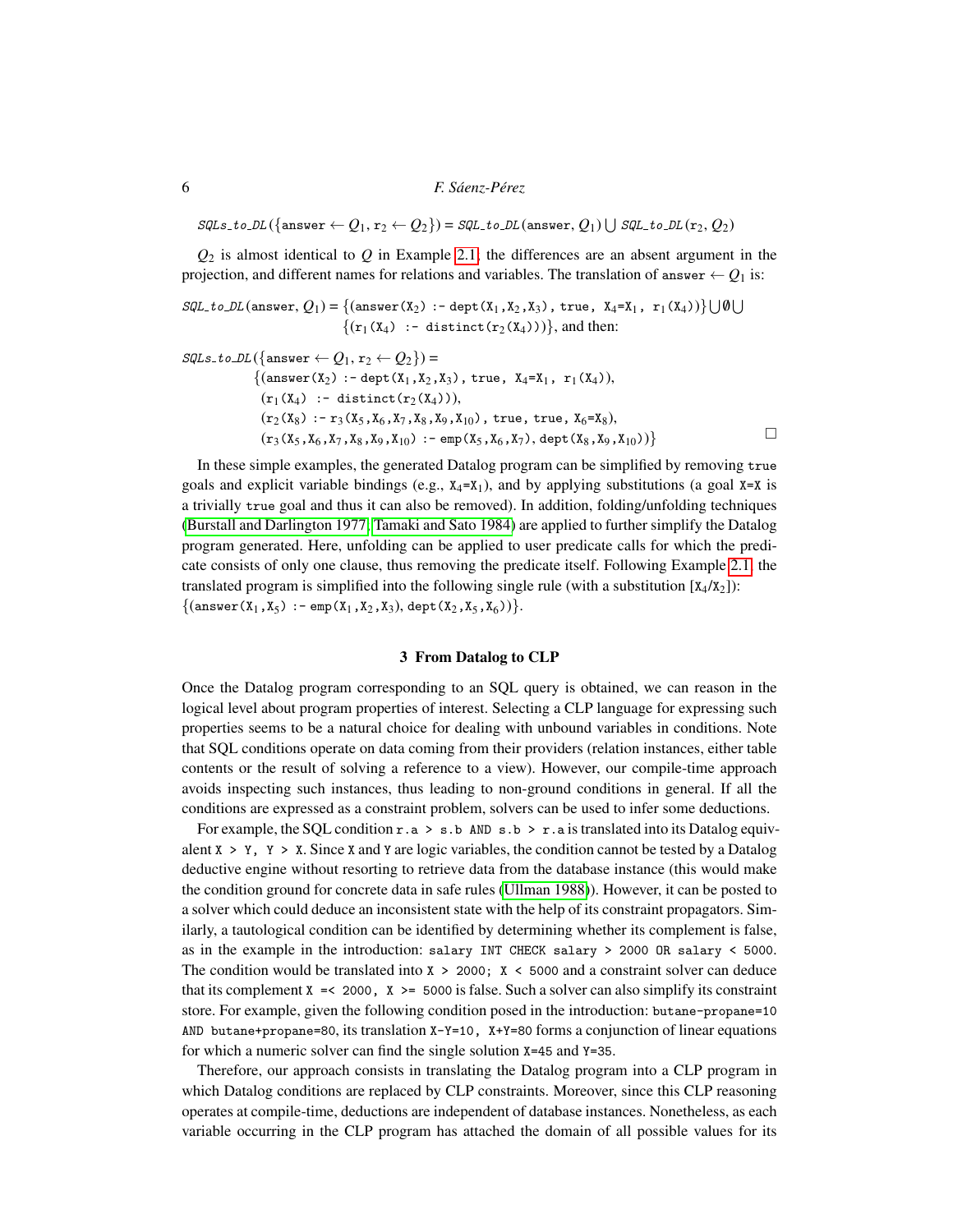type, each base relation (table) in the Datalog program is translated with the CLP constraints corresponding to the CHECK constraints. This way, solving the CLP program represents an abstract solving of the original Datalog program.

Next subsection identifies both SQL data types and their corresponding constraint domains. Since there can be different solvers for compatible domains (with different deduction capabilities), in Subsection [3.2](#page-6-0) we show how they interact to improve deductions via cooperation.

## *3.1 Domains*

Constraint solvers operate on specific constraint domains, which we map to compatible SQL data types. SQL standard data types include in particular exact numeric (INTEGER, NUMERIC, DECIMAL, SMALLINT), approximate numeric (FLOAT, REAL, DOUBLE PRECISION), Boolean (BOOL), character string (CHAR, VARCHAR), and datetime types (DATE, TIME, TIMESTAMP).

Constraint domains are instances of the generic schema  $CLP(\mathcal{X})$  [\(Jaffar and Lassez 1987;](#page-15-3) [Apt](#page-14-0) [2003\)](#page-14-0), where  $\chi$  is a constraint domain. Typically, the following domains can be found in existing implementations: FD (finite domain of integers, with both linear and non-linear constraints), Q (rational numbers with linear constraints), approximate numeric (R), and Boolean (B).

Further constraint solvers can be developed with the aid of Constraint Handling Rules (CHR) which eases the task of implementing specific-application constraints. In particular, string solvers (which have received recently a large amount of research [\(Scott et al. 2013;](#page-15-11) [Caballero and Ieva](#page-15-12) [2015\)](#page-15-12)) could be developed over character strings, and so do solvers over datetime types.

## *3.2 Solver Cooperation*

<span id="page-6-0"></span>Solver cooperation [\(Correas et al. 2018;](#page-15-13) Estévez-Martín et al. 2009; [Hofstedt 2000;](#page-15-4) [Monfroy](#page-15-15) [and Castro 2004\)](#page-15-15) is a technique enabling solver interaction with the aim to early prune the search space during solving. This is possible because different solvers prune the search space in different ways. For example, on the one hand, given the constraints  $x+y=2$  and  $x-y=0$ , the propagators of the CLP( $\mathcal{F}(\mathcal{D})$ ) solver are typically not able to solve the linear system, though the CLP( $\mathcal{Q}$ ) does. On the other hand, considering the constraints  $x \times x = 4$ ,  $x > 0$  and  $x < 4$ , the CLP( $\mathcal{FD}$ ) solver is able to solve the non-linear problem, whereas  $CLP(\mathcal{Q})$  does not. Thus, provided that CLP systems enjoy different solvers, we take advantage of them and make them to cooperate.

Logic programming  $(LP)$  systems include the Herbrand domain  $H$  that supports computations with symbolic equality and disequality constraints over values of any type. In the CLP setting, the domain  $H$  can directly cooperate with other solvers wherever each variable is attached to a single CLP solver (in order to prevent domain clash).

Each condition occurring in the Datalog program is translated into a constraint term which includes the target domain type. With this indication, the constraint is sent to the corresponding solver(s) at CLP evaluation time. If a single solver  $X$  is available for a given domain type, then the constraint operates on the same logic variables occurring in the translated CLP program (i.e., a direct cooperation of  $H$  with  $X$ ). Otherwise, when more than a solver is available (on several domains  $\mathcal{X}_i$ ), a copy of each variable in the constraint is created for each solver, and bridge constraints are imposed to make possible the bidirectional communication between them.

Figure [3](#page-7-0) illustrates our approach to solver cooperation (which differs from (Estévez-Martín [et al. 2009\)](#page-15-14) since we do not take projections into account). A bridge constraint is denoted as  $x^{\mathfrak{X}_1}$  $\sharp = \chi_1, \chi_2$   $\chi^{\chi_2}$ , which relates two variables  $\chi^{\chi_1}$  and  $\chi^{\chi_2}$  in the domains  $\chi_1$  and  $\chi_2$ , respectively.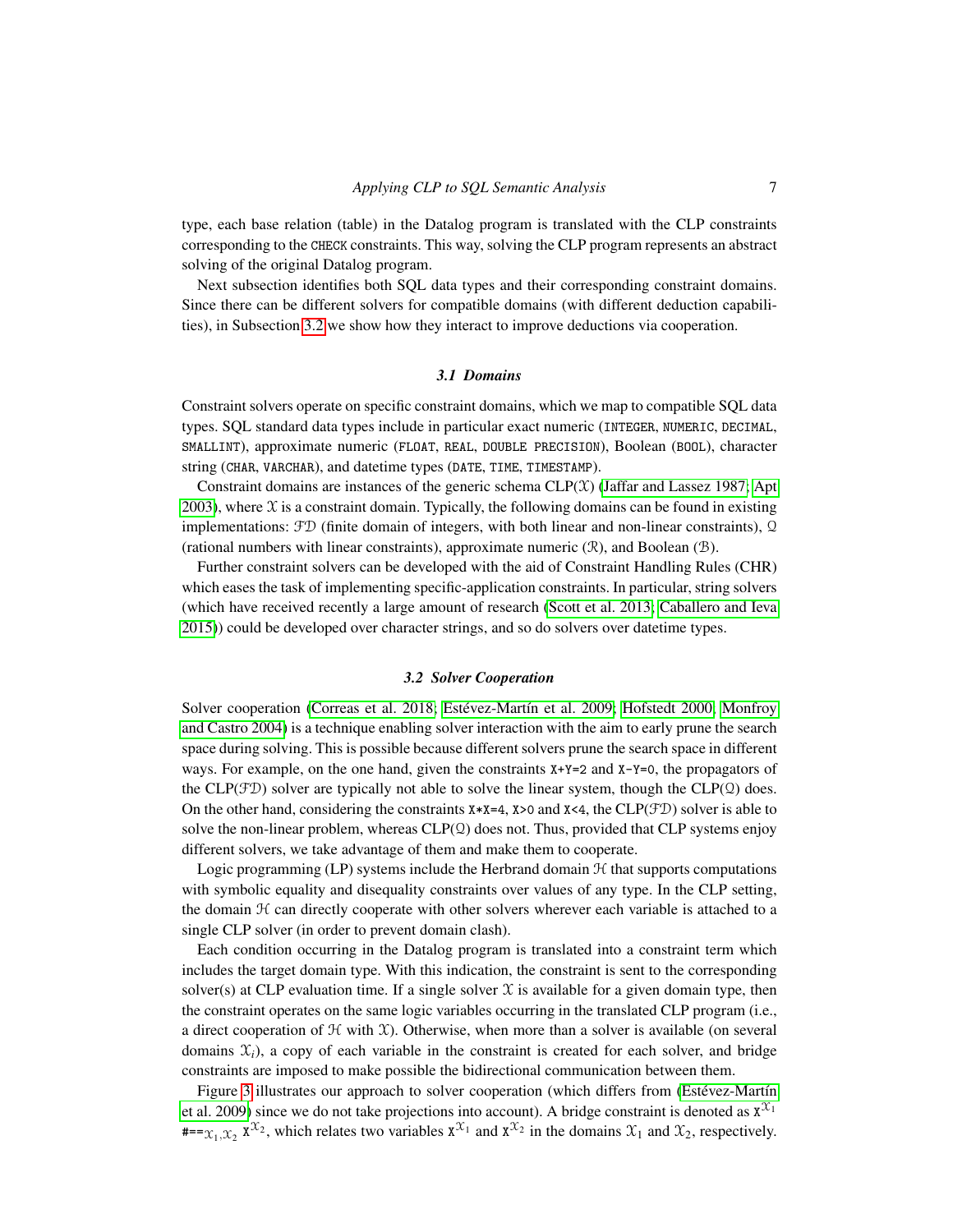# 8 *F. Sáenz-Pérez*

In the figure, the constraint ctr( $X_1^{\mathcal{H}}$ , ...,  $X_n^{\mathcal{H}}$ ) operating on the domain  $\mathcal{H}$  has *n* variables  $X_i^{\mathcal{H}}$  $(1 \le i \le n)$ , and there are *m* compatible solvers for which *m* equivalent  $\mathcal{X}_j$  constraints ctr( $\mathbf{X}_i^{\mathcal{X}_j}$ ,  $\ldots$ ,  $\mathbf{x}_n^{\mathcal{X}_j}$  are posted to them. For each solver  $\mathcal{X}_j$ , new  $\mathbf{x}_i^{\mathcal{X}_j}$  variables are created, which form the equivalent  $\mathfrak{X}_j$  constraint. Then, *n* · *m* bridge constraints are created of the form  $\mathbf{x}_i^{\mathcal{H}}$   $\ast = -\mathfrak{g}_{\epsilon,\mathfrak{X}_j} \mathbf{x}_i^{\mathcal{X}_j}$  $(1 \le i \le n, 1 \le j \le m)$ , relating each pair of variables  $\mathbf{x}_i^{\mathcal{H}}$  and  $\mathbf{x}_i^{\mathcal{X}_j}$  once for each domain  $\mathcal{X}_j$ .

For example, let us consider a condition  $x_1 > x_2$  on the domain  $H$ , and the compatible domains  $CLP(\mathcal{Q})$  and  $CLP(\mathcal{FD})$ . The equivalent constraints in  $CLP(\mathcal{Q})$  and  $CLP(\mathcal{FD})$  are respectively clpq:  $\{X_1^Q > X_2^Q\}$ , and  $X_1^{\mathcal{FD}} \neq X_2^{\mathcal{FD}}$  (following the concrete syntax of Prolog systems such as SICStus Prolog and SWI-Prolog, where  $c1pq:$   $\{C\}$  is the way to post the constraint *C* to the  $CLP(Q)$  solver, and  $\#$  is the  $\mathcal{FD}$  operator corresponding to  $\geq$ ). Four bridges are built in this case:  $X_1^{\mathcal{H}}$  #==<sub>H,Q</sub>  $X_2^{\mathcal{H}}$ , x<sub>2</sub><sup>H</sup> +==<sub>H,Q</sub>  $X_2^{\mathcal{H}}$ ,  $X_1^{\mathcal{H}}$  #==<sub>H,JD</sub>  $X_1^{\mathcal{H}}$  +==<sub>H,JD</sub>  $X_2^{\mathcal{H}}$ .

# *3.3 Translation*

<span id="page-7-1"></span>In this subsection, we show the translation of a Datalog program Π*DL* into a CLP program Π*CLP* such that Π*CLP* represents Π*DL*. We say that Π*CLP* represents Π*DL* if the meaning of Π*DL* is included in the meaning of Π*CLP* for any of its instance base relations. For a Datalog program  $\Pi_{DL}$ , its meaning (denoted as  $\Pi_{DL}$ ) is the set of ground facts inferred for each relation. For a CLP program, its meaning (denoted as  $\[\Pi_{CLP}\]$ ) is built from the set of all the (possibly nonground) facts inferred for each relation: for each non-ground fact, all the type-compatible values constrained to the answer constraints are used to build the ground facts. Thus, Π*CLP* represents  $\Pi_{DL}$  if  $\Pi_{DL} \leq \mathcal{I} \Pi_{CLP}$ .

For example, the meaning of the Datalog program  $\Pi_{DL} = {r(x) : -x=1; x=2}$  is  ${r(1), r(2)}$ for a relation r that has integer type for its single argument. The meaning of the CLP program (omitting domain annotations)  $\Pi_{CLP}^1 = \{x(x) : -x>0, x<3\}$  is the same, provided the same integer type. Note that, whereas non-recursive Datalog enjoys finite meanings (for finite relations), CLP can have infinite meanings as, e.g.,  $\Pi_{CLP}^2 = {\mathbf{r}(x) : -x > 0}$ , whose meaning would be  ${\mathbf{r}(1)}$ ,  $r(2)$ ,  $r(3)$ , ...}. Both  $\Pi_{CLP}^1$  and  $\Pi_{CLP}^2$  represent the meaning of  $\Pi_{DL}$ , but the first one does it with a much better precision than the second one. The program  $\Pi_{CLP}^3 = \{r(x) : -x > 0, x < 2\}$  $(\llbracket \Pi_{CLP}^3 \rrbracket = {\mathbf{r}(1)}$  does not represent  $\Pi_{DL}$ .

If a Datalog rule contains a call to a base relation (representing an SQL table), the translated CLP program omits that call to keep our approach instance-independent. For example, the program  $\{r(x):-t(x), x>17\}$ , with a call to the base relation t, is translated into the CLP program  $\{r(X):$ -true, X>17 $\}$ . Moreover, if the table has CHECK constraints, they are also added to the rule. Assuming that the declaration for this table is CREATE TABLE  $t$  (a INT CHECK a>=0 AND  $a \le 100$ , then the translation of the rule becomes:  $r(X)$ :-true,  $X \ge 0$ ,  $X \le 100$ ,  $X \ge 17$ .

Next definitions formalize this translation from Datalog rules into CLP rules:



<span id="page-7-0"></span>Fig. 3. Solver Cooperation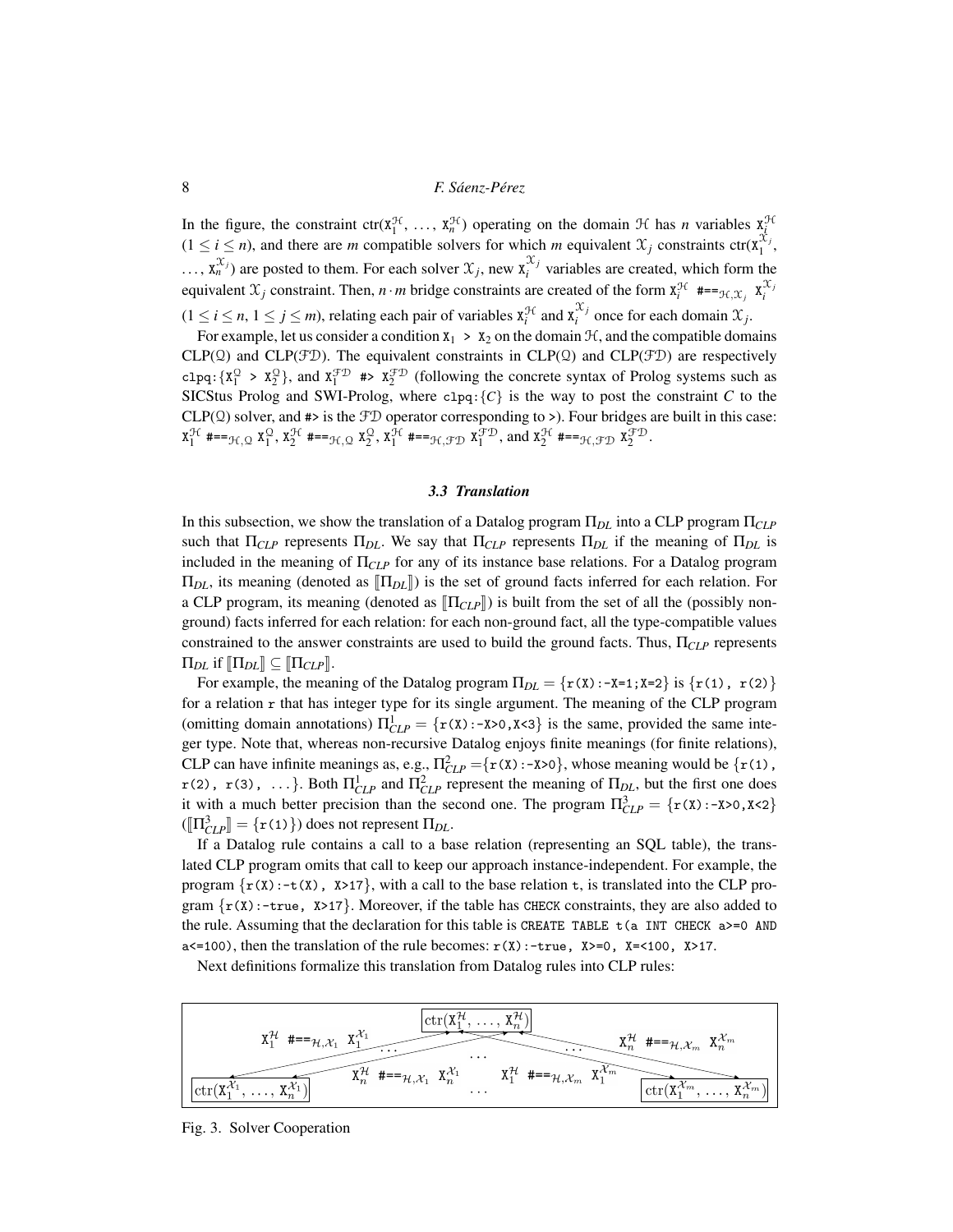*Definition 3.1*

The function *DL\_to\_CLP* takes a Datalog rule as input and returns a CLP rule.

 $DL\_to\_CLP((head := goal_1, ..., goal_n)) = (head := goal'_1, ..., goal'_n)$ where  $DLGOL\_to\_CLP$  (goal<sub>i</sub>) = goal<sup>'</sup> *i*<sup>*i*</sup> and *i*<sup>i</sup> and *i*<sup>i</sup> and *i*<sup>i</sup> and *i*<sup>i</sup> and *i*<sup>i</sup> and *i*<sup>i</sup> and *i*<sup>i</sup> and *i*<sup>i</sup> and *i*<sup>i</sup> and *i*<sup>i</sup> and *i*<sup>i</sup> and *i*<sup>i</sup> and *i*<sup>i</sup> and *i*<sup>i</sup> and *i*<sup>i</sup> and *i* and *i* and *i* and *i* and *i* and *i* 

<span id="page-8-0"></span>*Definition 3.2*

The function DLGOAL\_to\_CLP takes a Datalog goal as input and returns a CLP goal.

 $DLGOLL_to_CLP(\text{rel}) = \text{ctrs}$ where rel is a base relation, and ctrs is the conjunction of user-defined constraints for rel

 $\text{DLGOLL\_to\_CLP}((\text{goal}_1, \text{goal}_2)) = (\text{goal}_1', \text{goal}_2')$ where  $\textit{DLGOLL-to-CLP}(\texttt{goal}_i) = \texttt{goal}'_i$ 

 $DLGOL_$ *to\_CLP* ( $meta$ ) = goal' where *meta* is either top(*n*,goal) or distinct(goal), and *DLGOAL* to CLP(goal) = goal<sup>'</sup>

 $DLGOL\_to\_CLP(\text{not}(\text{goal})) = \text{true}$ 

```
DLGUAL_to<sub>-</sub>CLP(exp_1 op exp_2) = ctr(exp_1 op exp_2, type)
where op is a comparison operator, and type is the type of the expression
```
The constraints and types for a given user-defined relation are taken from its metadata. Relation types are used to annotate each logic variable in the program with its corresponding type.

Note that a negated goal resulting from the translation of a relation defined by a statement such as EXCEPT restricts the meaning of the relation. Here, we leave out this restriction because we do not deal with table instances. Thus, the goal translation becomes simply true.

## <span id="page-8-1"></span>*Proposition 1*

The translation of a Datalog program Π*DL* into a CLP program Π*CLP* is a correct abstraction, i.e.,  $\llbracket \Pi_{DL} \rrbracket \subseteq \llbracket \textit{DL-to\_CLP}(\Pi_{DL}) \rrbracket.$ 

The proof of this proposition is straightforward by checking that no case of Definition [3.2](#page-8-0) removes solutions.

We assume a compatible mapping between SQL types and Datalog types. From here on, we consider a Datalog type system consisting of the data types string, integer and float.

## *Example 3.1*

Let us consider again the example of gas products presented in the introduction. The result of the translation of the first SQL query into Datalog, followed by a simplification is:

```
{ (answer(N) :- gas_products(N,B,P,O,D), B>60, P>50) }
```
Applying  $DL_to$ - $CLP$  to this singleton, we get:

```
answer(N):-ctr(B>=0,float), ctr(B=<100,float), ctr(P>=0,float), ctr(P=<100,float),
           ctr(O>=0,float), ctr(O=<100,float), ctr(D>=0,float), ctr(D=<100,float),
           ctr(B+P+O+D=100,float), ctr(B>60,float), ctr(P>50,float).
```
The first 9 constraints correspond to the CHECK constraints in the CREATE TABLE statement, whereas the last 2 constraints correspond to the conjunctive condition in the SQL query. All the constraints have been annotated with the corresponding types declared for the table.  $\Box$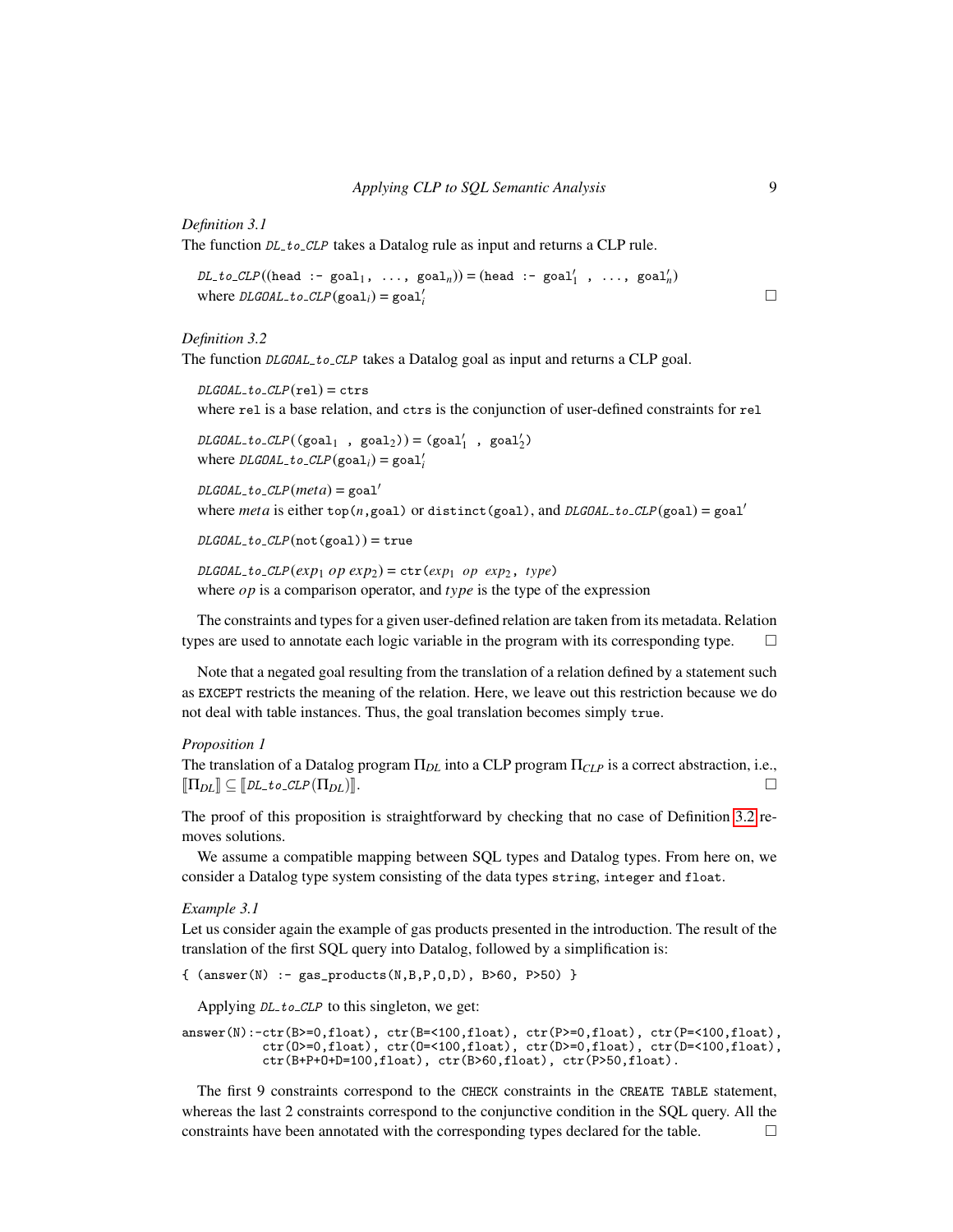#### *3.4 Reasoning about Conditions*

<span id="page-9-0"></span>There are two cases to be considered: First, a CLP program resulting from the translation of an SQL query defining an *n*-ary relation *r*. In this case, the goal to test whether the query is consistent, inconsistent or simplifiable is  $r(X_1,...,X_n)$ . Second, a CLP program resulting from the translation of an SQL condition  $c$ , as those occurring in CHECK constraints for a given relation  $r'$ . In this case, we build an SQL query of the form SELECT  $*$  FROM  $r'$  WHERE *c* defining a fresh relation *r*, and we refer back to the first case. In addition, we assume a function  $\text{solve}(\phi, \Pi_{CLP})$ that takes a goal  $\phi$  to be solved in the context of a logic program  $\Pi_{CLP}$  and returns either a success substitution or failure. This function represents the abstraction of the original Datalog program (next section briefly describes its implementation). Only deterministic goals are considered in the analysis.

### *Proposition 2*

Given  $DL\_to\_CLP(\Pi_{DL}) = \Pi_{CLP}$ , if  $solve(\phi, \Pi_{CLP}) = \bot$ , then  $solve(\phi, \Pi_{DL}) = \bot$ .

This proposition follows Proposition [1](#page-8-1) and states that if solving a goal  $\phi$  for the logic program Π*CLP* that is an abstraction of another program Π*DL* leads to failure, then solving it for Π*DL* also leads to failure. Thus, any inconsistent condition for an SQL query can be simply found by testing whether  $solve(\phi, \Pi_{CLP})$  fails. The first example in the introduction is an example of this:

 $\phi$  = answer(N,D,S)

 $\Pi_{CLP} = \{ (answer(N, D, S) : - \text{ctr}(D='IT', string), \text{ctr}(D='HR', string) \}$ which fails, therefore identifying an inconsistent condition.

As well, a tautological condition can be found by complementing it and testing if*solve*(φ,Π*CLP*) fails. An example of this is the table creation of employees (also in the introduction). For it, the following query is built and translated into a fresh relation  $r \leftarrow$  SELECT  $*$  FROM employees WHERE salary <= 2000 AND salary >= 5000:

 $\phi = r(N,D,S)$ 

 $\Pi_{CLP} = \{ (r(N,D,S) : - \text{ctr}(S = 2000, \text{integer}), \text{ctr}(S > 5000, \text{string}) \}$ 

which also fails, therefore identifying a tautological condition. Obviously, this procedure is not applied to true conditions, as it is the case of WHERE-less statements.

#### *Proposition 3*

Given  $DL\_to\_CLP(\Pi_{DL}) = \Pi_{CLP}$ , if  $solve(\phi, \Pi_{CLP}) = \sigma$ , and  $solve(\phi, \Pi_{DL}) = \theta$ , then there exists  $\eta$  such that  $\theta = \eta \circ \sigma$ .

This also follows Proposition [1](#page-8-1) and states that the success substitution  $\sigma$  of solving  $\phi$  for the logic program  $\Pi$ <sub>CLP</sub> is more general than θ (the one for  $\Pi$ <sub>DL</sub>). Thus, a simplifiable condition can be found by checking if any of the constrained variables in the program is bound after a successful CLP evaluation. The last query in the introduction is an example. Its translation is:

 $\phi$  = answer(B,P)  $\Pi_{CLP}$  = { (answer(B,P) : $ctr(B>=0,fload)$ ,  $ctr(B=<100,fload)$ ,  $ctr(P>=0,fload)$ ,  $ctr(P=<100,fload)$ , ctr(O>=0,float), ctr(O=<100,float), ctr(D>=0,float), ctr(D=<100,float),  $ctr(B+P+O+D=100, float), crr(B-P=10, float), crr(B+P=80, float))$ 

By solving this, the program is instantiated to:

```
\Pi_{CLP} = \{ (answer (45, 35) : -ctr(45>=0,float), ctr(45=<100,float), ctr(35>=0,float), ctr(35=<100,float),
       ctr(O>=0,float), ctr(O=<100,float), ctr(D>=0,float), ctr(D=<100,float),
       ctr(45+35+0+D=100, float), ctr(45-35=10, float), ctr(45+35=80, float)
```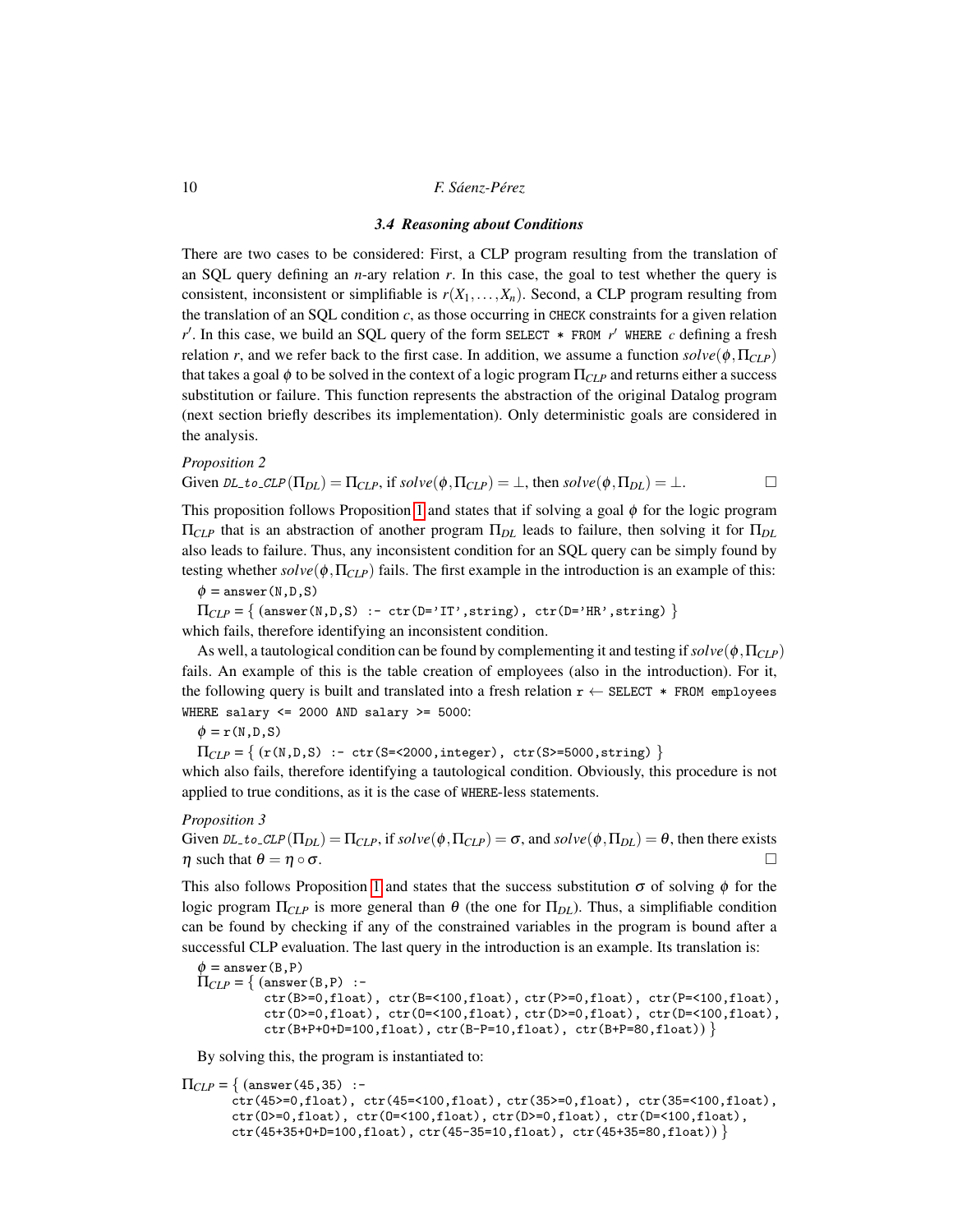In this program, ground conditions can be replaced by true conditions (because it has been proven by *solve* that they succeed). Therefore, they are simplifiable and a warning can be raised.

#### 4 System Implementation

<span id="page-10-0"></span>In this section, a system implementing the proposed approach to SQL semantic error identification is described. We developed this proposal in the deductive database system DES (Datalog Educational System, <des.sourceforge.net>) version 6.0.

## *4.1 Defining Solver Cooperation*

In the current implementation, there is opportunity for the cooperation of the exact numerical solvers  $\Omega$  and  $\mathcal{FD}$ . To implement this, we define the way for solving an integer constraint, which follows the approach described in Section [3.2.](#page-6-0) The following code excerpt shows posting an integer constraint to both solvers  $\Omega$  and  $\mathcal{FD}$  (the case of a single solver is a simplification of this predicate and its description is thus omitted):

```
1. post_clp_ctr(ctr(Cond,integer),InputBridges,OutputBridges) :-
```

```
2. Cond =.. [Op,L,R], copy_term([L,R], [FDL,FDR]), copy_term([L,R], [QL,QR]), term_variables([L,R], Xs),
```

```
3. term_variables([L,R],Xs)<br>4. term variables([LFD.RFD]
```

```
4. term_variables([LFD,RFD],XFDs), term_variables([LQ,RQ],XQs),<br>5. op fdop(Op.FDOp).
```

```
5. op_fdop(Op,FDOp),<br>6. CtrFD =.. [FDOp,L
```

```
6. C\overline{t}rFD = . [FDOp, LFD, RFD], CtrQ = . [Op, LQ, RQ], 7 add bridges (fd. Xs. XFDs. InputBridges, Bridges),
```
- 7. add\_bridges(fd,Xs,XFDs,InputBridges,Bridges),<br>8. add bridges(g.Xs.XQs.Bridges.OutputBridges).
- 8. add\_bridges(q,Xs,XQs,Bridges,OutputBridges),<br>9. catch(call(CtrFD), true), catch(clpg:{CtrD)

```
catch(call(CtrFD),_,true), catch(clpq:{CtrQ},_,true).
```
This predicate has two input arguments and a third output argument. The first one is the constraint, the second one is the list of already built bridges along solving, and the third one is for the output bridges (possibly augmenting the input bridges with new ones). Line 2 identifies the condition with its left and right arguments (L and R, respectively) and makes a copy (to be sent later on) as part of the  $\Omega$  and  $\mathcal{FD}$  constraints, which are built in line 6, and posted to the corresponding solvers in line 9. The CLP operator for the domain  $\Omega$  is the same as for Datalog, but its correspondence with the FD operator has to be found (line 5) to build a syntactically correct  $FD$  constraint. Lines 7–8 build the bridges between each variable  $x^{H}$  in the original condition and its counterpart variables  $x^{\Omega}$  and  $x^{\mathcal{FD}}$ . Because of variable sharing, it may be the case that a bridge for a given variable has been previously built. All the previous bridges are stored in the input list InputBridges and no bridge is added by the predicate add bridges/5 if already present in this list. This predicate has as input arguments the domain for which to build the bridge, the variables in the condition, the copy of these variables in the constraint domain, and the input bridges. Its last argument (OutputBridges) will contain the input bridges plus the new one (if eventually created). For each variable in Xs, it calls add bridge/3, which adds a new bridge if needed:

```
% Existing bridge: just retrieve bindings
add_bridge(bridge(D,X,Y),Bridges,Bridges) :- bridge_in(bridge(D,X,Y),Bridges), !.
% New bridge: add it to the output list
add_bridge(bridge(D,X,Y),Bridges,[bridge(D,X,Y)|Bridges]) :-
  add_domain_binding_daemon(D,X,Y).
```
Here, a bridge has the form  $\text{bridge}(D, X, Y)$ , where D is the domain, X is the variable in the domain  $H$ , and Y is the variable in the domain D (this term corresponds to the previous notation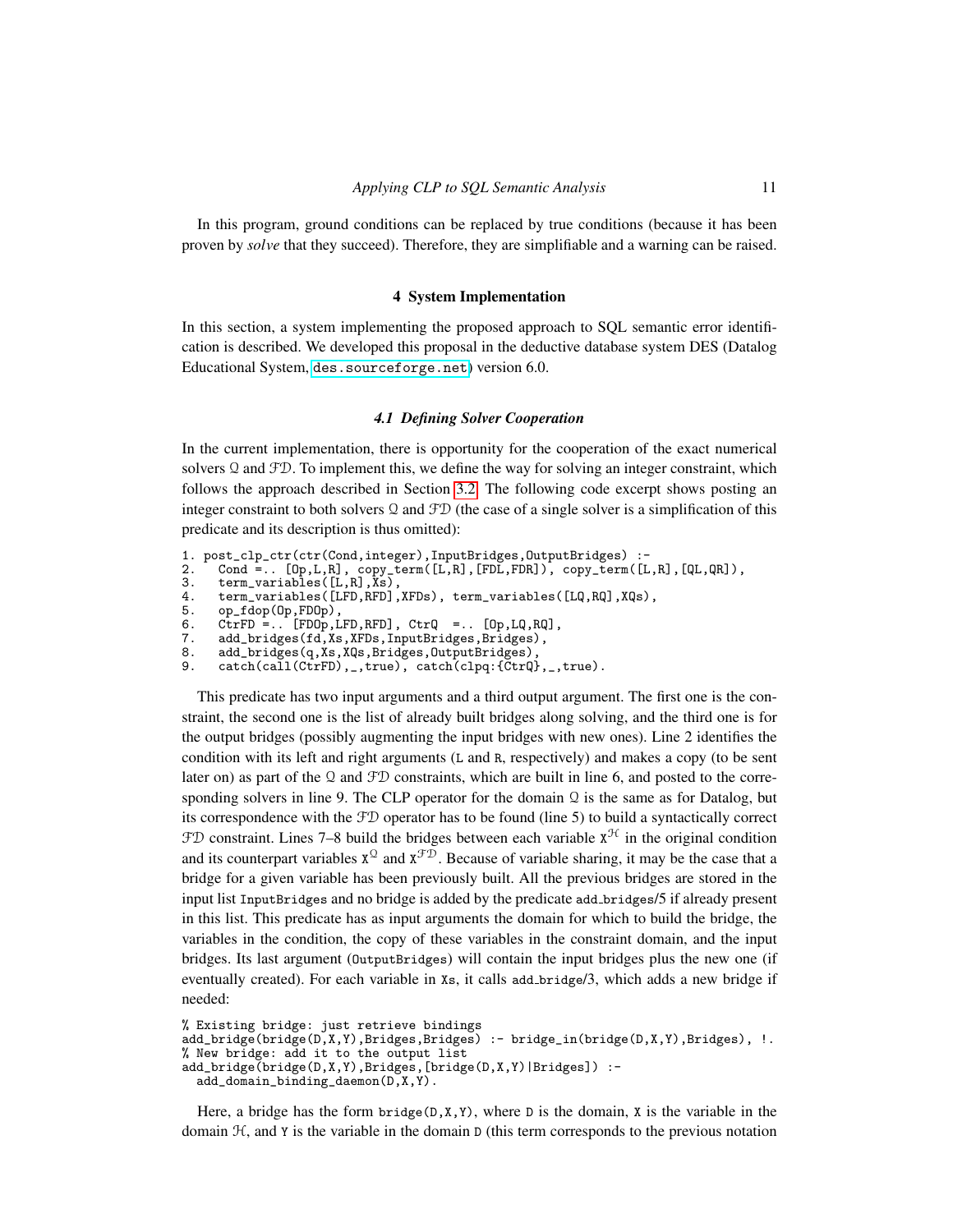$X^{\mathcal{H}}$  #== $_{\mathcal{H}}$   $_{\mathcal{D}}$   $Y^{\mathcal{D}}$ ). The predicate bridge in/2 checks if the input bridge is already built and, if so, it retrieves the bindings for both variables. Otherwise, a new bridge is created:

bridge\_in(bridge(D,X,Y),[bridge(D,BX,Y)|\_Bri]) :- var(BX), X==BX, !. bridge\_in(bridge(D,X,Y),[\_|Bri]) :- bridge\_in(bridge(D,X,Y),Bri).

Finally, the predicate add domain binding daemon creates a daemon (which suspends the goal in its second argument until its first argument becomes ground). It is activated by grounding either  $X$  in  $H$  or  $Y$  in  $D$ :

```
add_domain_binding_daemon(fd,X,FD):- freeze(X,FD#=X), freeze(FD,X=FD).
add_domain_binding_daemon(q,X,Q):- freeze(X,clpq:{Q=X}), freeze(Q,q_to_int(Q,X)).
```
The call to the predicate q\_to\_int converts compatible numbers between rationals and integers. The function  $solve(\phi, \Pi_{CLP})$  has been implemented with a CLP metainterpreter written in Prolog. The predicate for to this function is clp\_evaluation(Goal, Program, InputBridges, OutputBridges), where Goal is the argument corresponding to  $\phi$ , and Program corresponds to Π*CLP*. The arguments InputBridges and OutputBridges are added to keep track of the bridges being created during solving. The sketch of this predicate is similar to a Prolog metainterpreter

[\(Sterling and Shapiro 1994\)](#page-15-16), but when a constraint term is identified as a goal, it calls the predi-

## *4.2 A System Session*

A system session log for the examples in the introduction can be found at [www.fdi.ucm.es/](www.fdi.ucm.es/profesor/fernan/DES/prole2018/examples.pdf) [profesor/fernan/DES/prole2018/examples.pdf](www.fdi.ucm.es/profesor/fernan/DES/prole2018/examples.pdf), which we omit here for the sake of space. In addition to these examples, note that our approach is applied to conditions as complex as needed, including subqueries. For example, subqueries in expressions are allowed:

```
DES> SELECT (SELECT ename FROM employees WHERE salary BETWEEN 5000 AND 1000)
     FROM departaments WHERE dname='Human resources';
Warning: Inconsistent condition.
Warning: Missing join condition for [departments,employees].
```
The next condition includes a subquery in the WHERE clause and is inconsistent:

```
DES> SELECT ename FROM employees
     WHERE salary<1000 AND salary>(SELECT salary FROM employees WHERE salary>2000);
Warning: Inconsistent condition.
```
Note that inconsistency in this case is due to the combination of the conditions of both the root query and its subquery. The translations are:

Π*DL*={(answer(A) :- employees(A, B,C), employees( D, E,F), F>2000, C>F, C<1000)} Π*CLP*={(answer(A) :- ctr(F>2000,integer), ctr(C>F,integer), ctr(C<1000,integer))} where it can be seen that the last three constraints cannot be fulfilled.

# *4.3 Performance*

This section describes the performance of our approach when dealing with queries of relevant size. Our experience at classroom indicates that the tool successfully handles students' queries (including long queries for solving complex SQL puzzles which were posed to outstanding students (Sáenz-Pérez 2019)). However, the tool might be used to verify very long queries which are automatically generated by other tools (e.g., handling of persistence in Object-Relational Mapping approaches such as Hibernate ORM). Thus, this section analyses the cost of an SQL query

cate post\_clp\_ctr/3.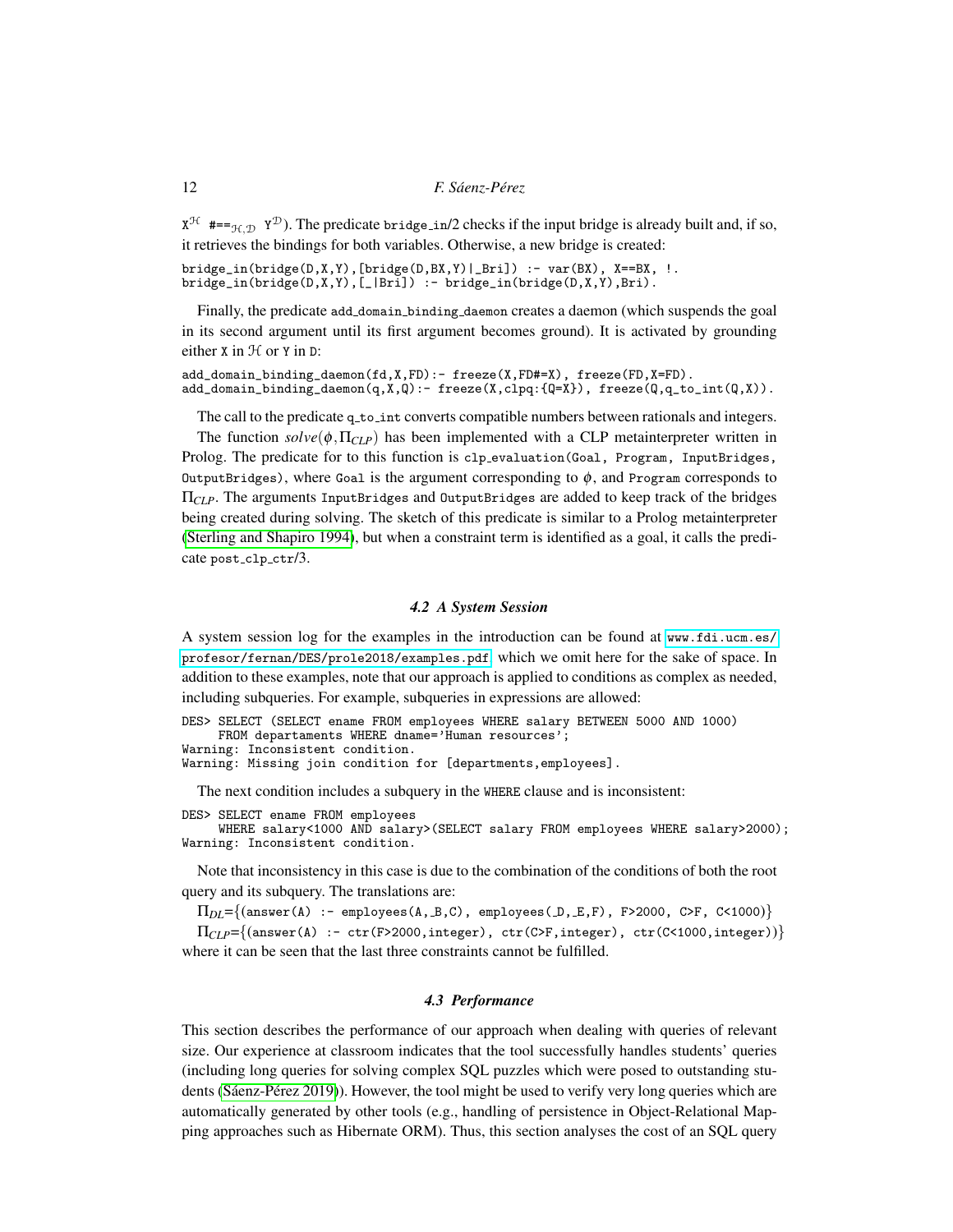translation (i.e., the function  $SQL_to$  DL to translate SQL into Datalog in Subsection [2.3,](#page-3-2) and the function  $DL_to_CLP$  to translate Datalog into CLP in Subsection [3.3\)](#page-7-1), and CLP solving (the function *solve* in Subsection [3.4\)](#page-9-0). For the experiments we have selected a database with *n* empty tables, each one with a column with a CHECK constraint over integers (so that solver cooperation is applied), and a query  $Q_1$  consisting of  $n-1$  nested subqueries, inductively defined as:

 $Q_n$ ≡ SELECT  $t_n$ .a FROM  $t_n$  WHERE  $t_n$ .a>*n* 

 $Q_i$  ≡ SELECT t<sub>*i*</sub>.a FROM t<sub>*i*</sub> WHERE t<sub>*i*</sub>.a>*i* AND t*i*.a IN ( $Q_{i+1}$ )

For a given  $n$ ,  $Q_1$  is the test query involving *n* correlated base tables, and inheriting the constraints in each table definition. The table to the right shows times in milliseconds (got with statistics/2 for walltime) for the analysed steps. The column 'Total' lists the total run time (this includes other tasks such as parsing and processing). In addition, for the sake of comparing this total with those of well-known relational

| n   |       | <i>SQL_to_DL DL_to_CLP</i> | solve | Total |        | DB <sub>2</sub> Oracle |
|-----|-------|----------------------------|-------|-------|--------|------------------------|
| 10  | 3     | 0                          | 1     | 65    | 169    | 111                    |
| 20  | 11    | 0                          | 1     | 118   | 340    | 200                    |
| 30  | 28    | 0                          | 1     | 196   | 607    | 631                    |
| 40  | 63    | 1                          | 2     | 314   | 2,135  | 1,821                  |
| 50  | 121   | 1                          | 2     | 510   | 4.278  | 4.425                  |
| 60  | 205   | 1                          | 3     | 753   | 7.990  | 9.292                  |
| 70  | 307   | 2                          | 4     | 1.113 | 15.298 | 18.049                 |
| 80  | 438   | 1                          | 4     | 1.491 | 28,288 | 30.215                 |
| 90  | 633   | 2                          | 4     | 2.050 | 48.314 | 50,350                 |
| 100 | 1.077 | 2                          |       | 2.639 | 96,139 | 78,292                 |

database systems, the two final columns 'DB2' and 'Oracle' show the total run time for IBM DB2 version 11.1.0 and Oracle version 11g via an ODBC connection from the tool. As a test platform, we used a Windows 10 64-bits OS running on an Intel Xeon CPU E3-1505M v5 (4 physical cores) running at 2.8 GHz, with 16GiB RAM. We used the source distribution of DES version 6.2 (with a bit of extra code for measuring time) running on SICStus Prolog 4.4.1 64-bits. As expected, both translating Datalog to CLP, and solving the CLP program take negligible time, whereas the translation from SQL to Datalog takes a reasonable time. Note that  $SQL\_to$  DL includes in particular program transformations (folding/unfolding), safety checks, argument mode handling, and simplifications. Both DB2 and Oracle do not seem to scale well with this kind of queries. Other database systems at hand (MySQL 5.7.13 and MS SQL Server 2014) could not handle so many nested levels (with a limit of 64 and 18, respectively).

## *4.4 Supported Semantic Errors*

<span id="page-12-0"></span>This section lists and briefly describes our approach to deal with all the supported semantic errors (identified by numbers in [\(Brass and Goldberg 2006\)](#page-15-1)) in our implementation. The analysis incorporates the bindings produced along a successful CLP program solving.

- Error 1: Inconsistent condition. If the evaluation of the CLP program fails, a warning is issued. This can be easily extended to display the source condition corresponding to the failing constraint by annotating each constraint with its corresponding condition.
- Error 2: Unnecessary DISTINCT. A warning is issued if the query returns no duplicates and includes this modifier with respect to the primary keys in the involved relations.
- Error 3: Constant output column. As a consequence of CLP solving, a column can become ground.
- Error 4: Duplicated column values. Two or more columns can be assigned to the same logical variable representing its output.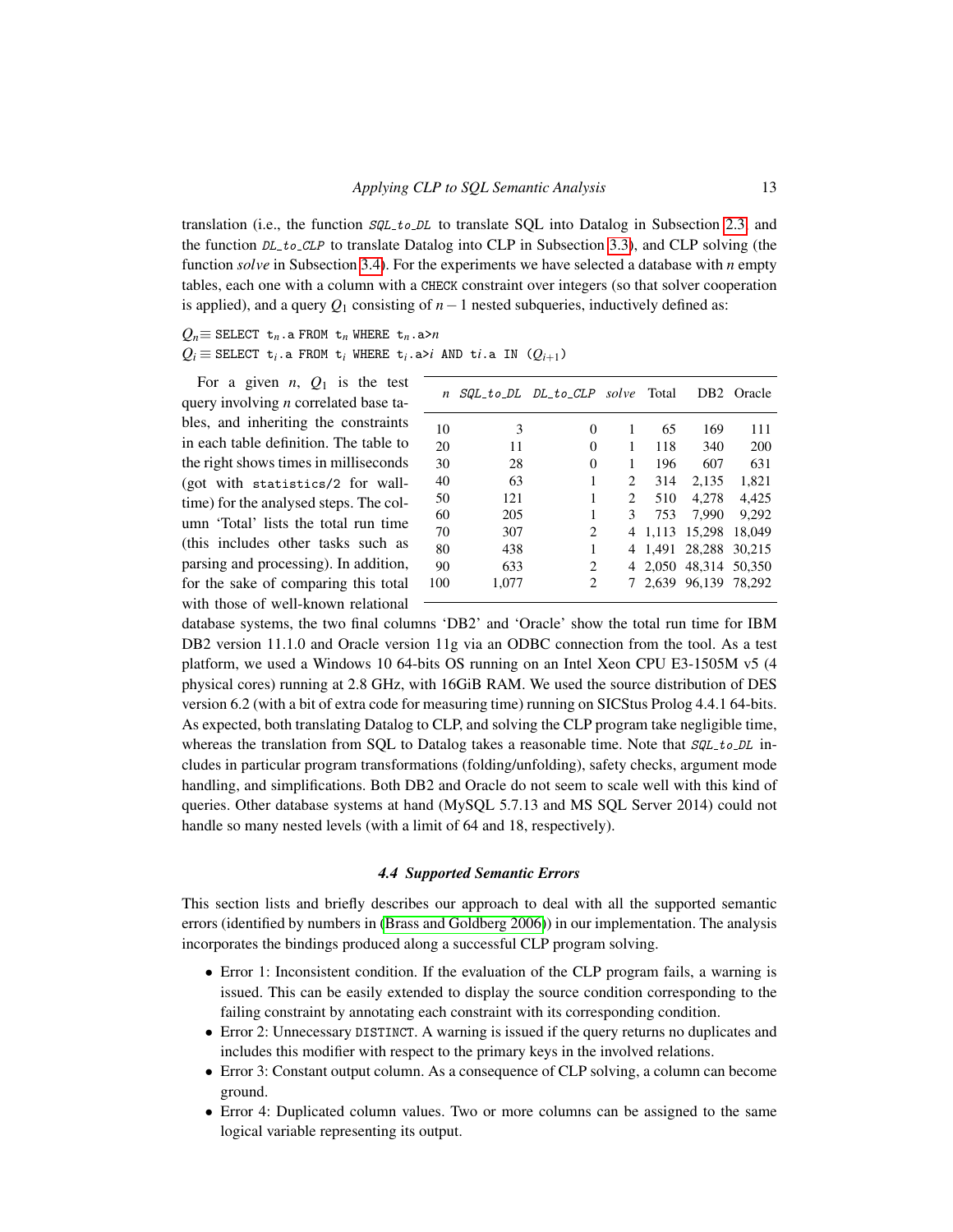- Error 5: Unused tuple variable. An unaccessed single relation in the FROM list from the root query (Error 27 captures all other cases).
- Error 6: Unnecessary join. Check if no column in a join is used in addition to its correlation, if any. Foreign keys are taken into account, otherwise, false positives might be raised.
- Error 7: Tuple variables are always identical. A warning is issued if two or more relations produce the same tuples. This is accomplished by testing if the same goal occurs more than once with the same variables.
- Error 8: Implied or tautological condition. The original Error 8 included an inconsistent condition, which is checked in Error 1 above. Checking this is based on testing whether the complement of the condition fails, meaning that the condition is trivially true.
- Error 9: Comparison with NULL. This is performed in the SQL syntax tree by looking for comparisons with null values.
- Error 11: Unnecessary general comparison operator. A warning is issued if LIKE '%' occurs, which is equivalent to IS NOT NULL by inspecting the SQL syntax tree. Additionally it issues a warning about trivially true (resp. false) conditions as cte LIKE '%' (resp. NOT LIKE). This might also be checked by a string solver in Error 1.
- Error 12: LIKE without wildcards. Again, this error is straightforwardly checked by inspecting the SQL syntax tree.
- Error 13: Unnecessarily complicated SELECT in EXISTS-subquery. Detect patterns different from SELECT \* as the root in an existential subquery.
- Error 16: Unnecessary DISTINCT in aggregation function. A warning is issued if either MIN or MAX is used with a DISTINCT argument, as well as if other aggregate is used with a DISTINCT expression involving key columns. In both cases, the Datalog translation is inspected.
- Error 17: Unnecessary argument of COUNT. A warning is issued if COUNT is applied to an argument that cannot be null as a primary key. Metadata is used to determine non-null arguments.
- Error 27: Missing join condition. A warning is issued if two relations are not joined by a criterium. This includes Error 5 for a single unused relation.
- Error 32: Strange HAVING. A warning is issued if a SELECT with HAVING does not include a GROUP BY by inspecting the SQL syntax tree.
- Error 33: SUM(DISTINCT ...) or AVG(DISTINCT ...). A warning is issued if duplicate elimination is included for the argument of either SUM or AVG. If included, this might not be an error, but it is suspicious because duplicates are usually relevant for these aggregates.

#### 5 Related Work

<span id="page-13-0"></span>There are many tools targeted at learning SQL focusing on the answers of queries with respect to database instances, i.e., comparing the output of queries with the output of reference queries provided by experts (e.g., SQLator [\(Sadiq et al. 2004\)](#page-15-18), WebSQL [\(Allen 2000\)](#page-14-2), AsseSQL [\(Prior](#page-15-19) [2014\)](#page-15-19), and QueryViz [\(Gatterbauer 2011\)](#page-15-20)). Other set of tools are focused on the semantic aspects of queries as SQL Tutor [\(Mitrovic 2012\)](#page-15-21) which uses Constraint-Based Modelling (CBM) to form models of its students, enabling the automatic selection of problems based on these models. Another one is SQL-LTM [\(Dollinger 2010\)](#page-15-22), a tutoring module relying on reference queries to which student queries are compared.

The semantic-based system sqllint [\(Brass and Goldberg 2006\)](#page-15-1) is the closest approach to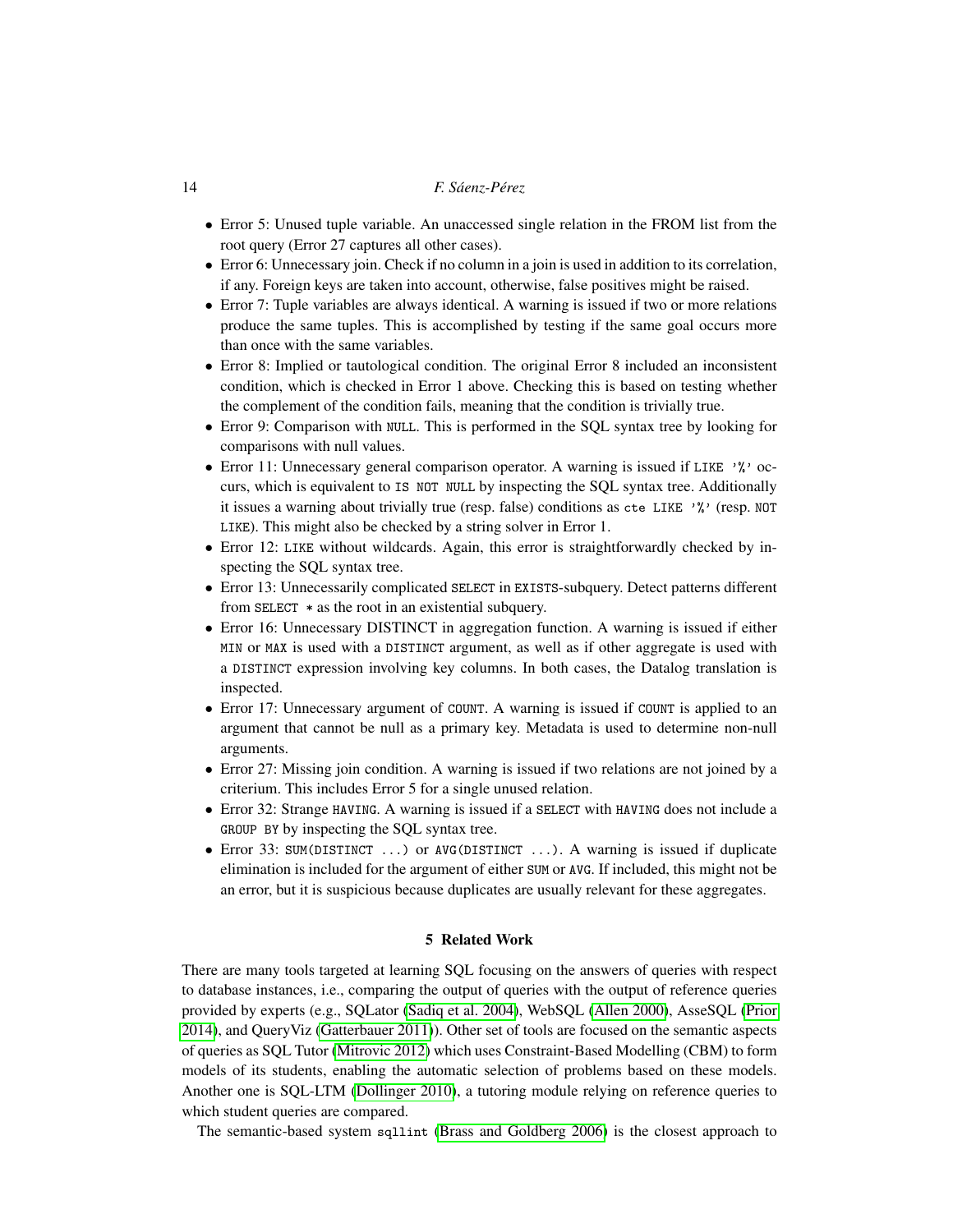ours. They introduce the concept of soft keys (attributes used in practice for identifying tuples, but that can have duplicates; e.g., the name of a person) which would be useful for some of their checks. A description of the way to identify such errors is given in [\(Brass and Goldberg](#page-14-3) [2005\)](#page-14-3), relying on *ad-hoc* consistency checks somewhat based on classical techniques [\(Guo et al.](#page-15-23) [1996\)](#page-15-23). With respect to subqueries, it only supports EXISTS (no IN, >= ALL, . . . ) Their approach neither supports aggregates, nor UNION, nor LIKE, and nor IS [NOT] NULL. As types, it includes only strings and integers, and expressions are not allowed. Finally, it does not support CHECK constraints in table definitions. Note also that, in contrast to DES, sqllint is only an analyzer, not a complete SQL system with a solving engine which could be used for teaching.

### 6 Conclusions and Future Work

<span id="page-14-1"></span>We have presented a system using constraint logic programming for the semantic analysis of SQL statements (both DML and DDL). With the aim of detecting possible misuses of syntactically correct SQL statements at compile-time, this system focuses on both metadata and statements, instead of data from tables. There have been other approaches to SQL analysis (targeted at comparing results for concrete database instances, and based on CBM techniques), but ours mainly follows the same path as sqllint. However, instead of using consistency techniques as in that work, we use CLP constraints and solver cooperation to develop a precise analysis, which can deal with non-linear conditions and queries as complex as needed. Reasoning at the logic level eases the development of this approach, instead of using the more cumbersome SQL formulations for consistency checking. Performance data show that the approach is practical, and well able to cope with queries that other systems cannot afford.

Despite we have successfully evaluated the tool in classroom and students have appreciated the semantic feedback, a more thorough evaluation must be done. As part of a teaching innovation project, we are currently analysing the tool with both on-line questionnaires provided to students, and logging user sessions. While questionnaires include selectable answers in a Likert scale (and also open answers to express additional specific comments), logs can be inspected to observe the reaction of students to the semantic warnings. In addition, there is ample room for future work as, for example, the development (most likely, with CHR) of specific solvers for types such as strings and dates (in addition to the already used, but simpler, domain  $H$ ). Taking into account bindings and domain pruning in negated CLP goals resulting from the translation of constructs such as NOT IN and NOT EXISTS would also increase the precision of the analysis. Also, the tool might propose simplified versions of conditions by decompiling the CLP constraint store into SQL. Other potential additions include: a Boolean type and its handling with a CLP(B) solver; taking advantage of subtypes (exact numeric types with limited range, and string subtypes with bounded size); and implementing projections (Estévez-Martín et al. 2009). Finally, the proposal in this work can be applied to the semantic analysis of Datalog queries and programs, and to other scenarios such as the verification of automatically-generated SQL queries.

## References

- <span id="page-14-2"></span>ALLEN, G. N. 2000. WebSQL: An Interactive Web Tool for Teaching Structured Query Language. In *Proceedings of Americas' Conference on Information Systems (AMCIS 2000)*.
- <span id="page-14-0"></span>APT, K. 2003. *Principles of Constraint Programming*. Cambridge University Press, NY, USA.
- <span id="page-14-3"></span>BRASS, S. AND GOLDBERG, C. 2005. Proving the safety of SQL queries. In *Fifth International Conference on Quality Software (QSIC'05)*. 197–204.